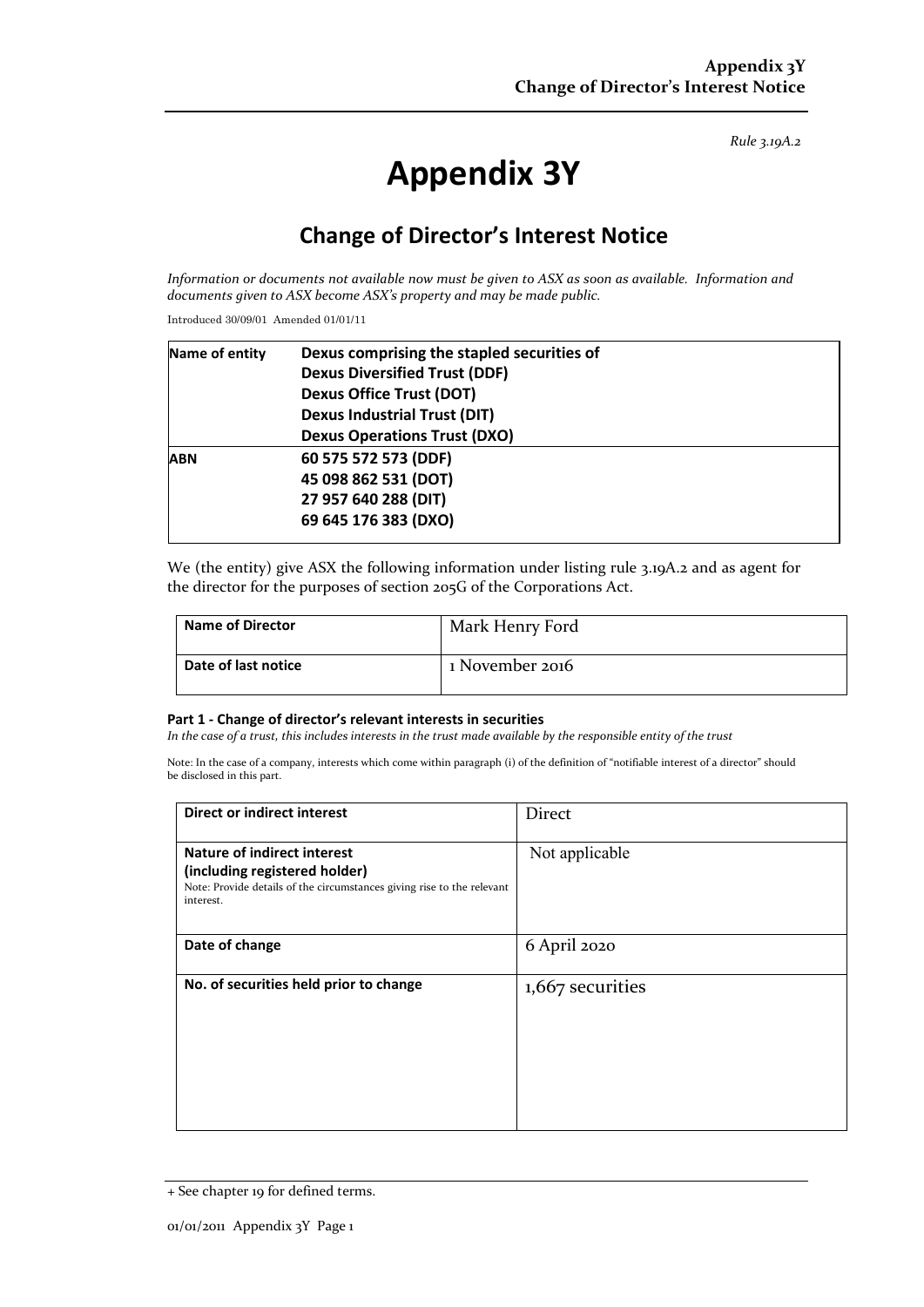| <b>Class</b>                                                                                                                                                                | Ordinary                         |
|-----------------------------------------------------------------------------------------------------------------------------------------------------------------------------|----------------------------------|
| <b>Number acquired</b>                                                                                                                                                      | 8,333 securities                 |
| <b>Number disposed</b>                                                                                                                                                      | Nil                              |
| Value/Consideration<br>Note: If consideration is non-cash, provide details and estimated<br>valuation                                                                       | \$75,364.44                      |
| No. of securities held after change                                                                                                                                         | 10,000 securities                |
| Nature of change<br>Example: on-market trade, off-market trade, exercise of options, issue<br>of securities under dividend reinvestment plan, participation in buy-<br>back | On-market securities acquisition |

<sup>+</sup> See chapter 19 for defined terms.